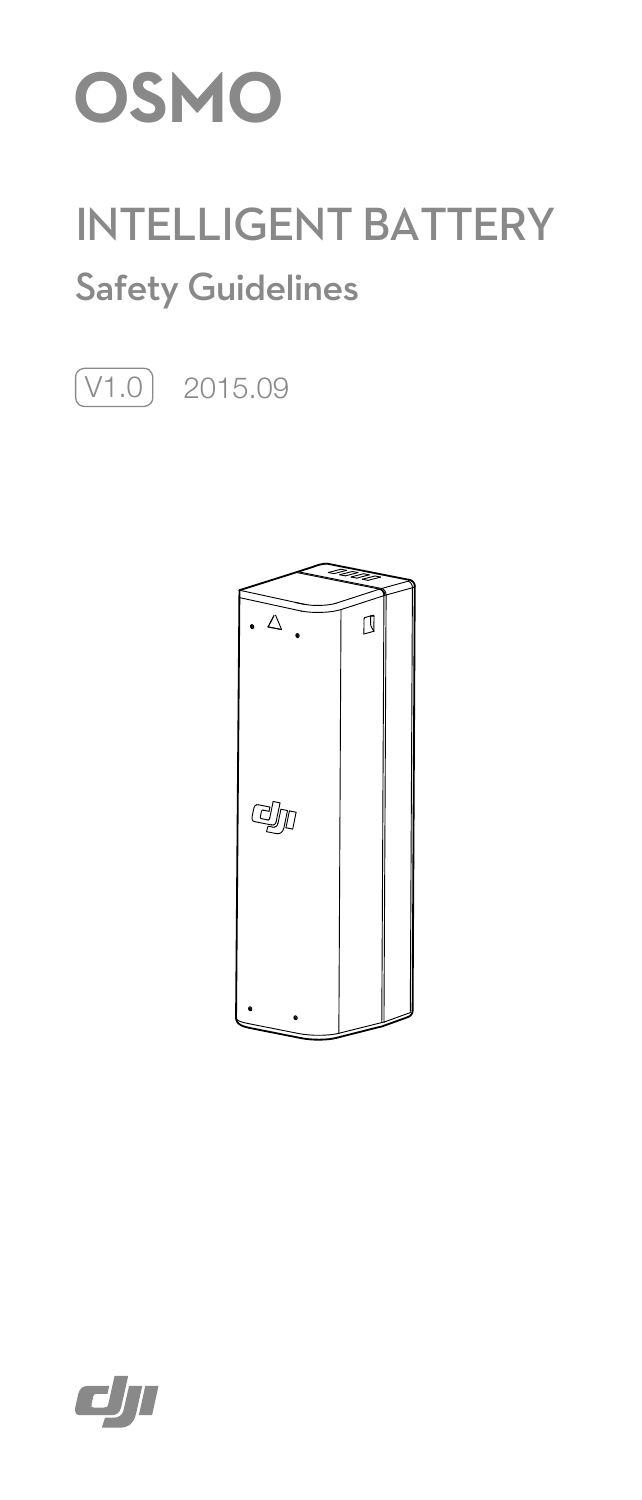# **NOTICE**

All instructions and other collateral documents are subject to change at the sole discretion of SZ DJI TECHNOLOGY CO., LTD. For up-to-date product information, visit http:// www.dji.com and click on the product page for this product.

# **Glossary**

The following terms are used throughout the product literature to indicate various levels of potential harm when operating this product:

**AWARNING:** Failure to properly follow procedures may result in property damage, collateral damage, and serious or superficial injury.

**NOTICE:** Failure to properly follow procedures may result in property damage, a small possiblity of injury, or no possibility of injury.

# WARNING

**Read the ENTIRE Osmo user manual** 

**to become familiar with the features of this product before operating. Failure to operate the product correctly can result in damage to the product or personal property and cause serious injury.**

**This is a sophisticated product. It must be operated with caution and common sense and requires some basic mechanical ability. Failure to operate this product in a safe and responsible manner could result in injury or damage to the product or other property.** 

**This product is not intended for use by children without direct adult supervision. Do not use with incompatible components or alter this product in any way outside of the documents provided by SZ DJI TECHNOLOGY CO., LTD.** 

**These Safety Guidelines contain instructions for safety, operation and maintenance. It is essential to read and follow all of the instructions and warnings in the user manual, prior to assembly, setup or use, in order to operate the product correctly and avoid damage or serious injury.**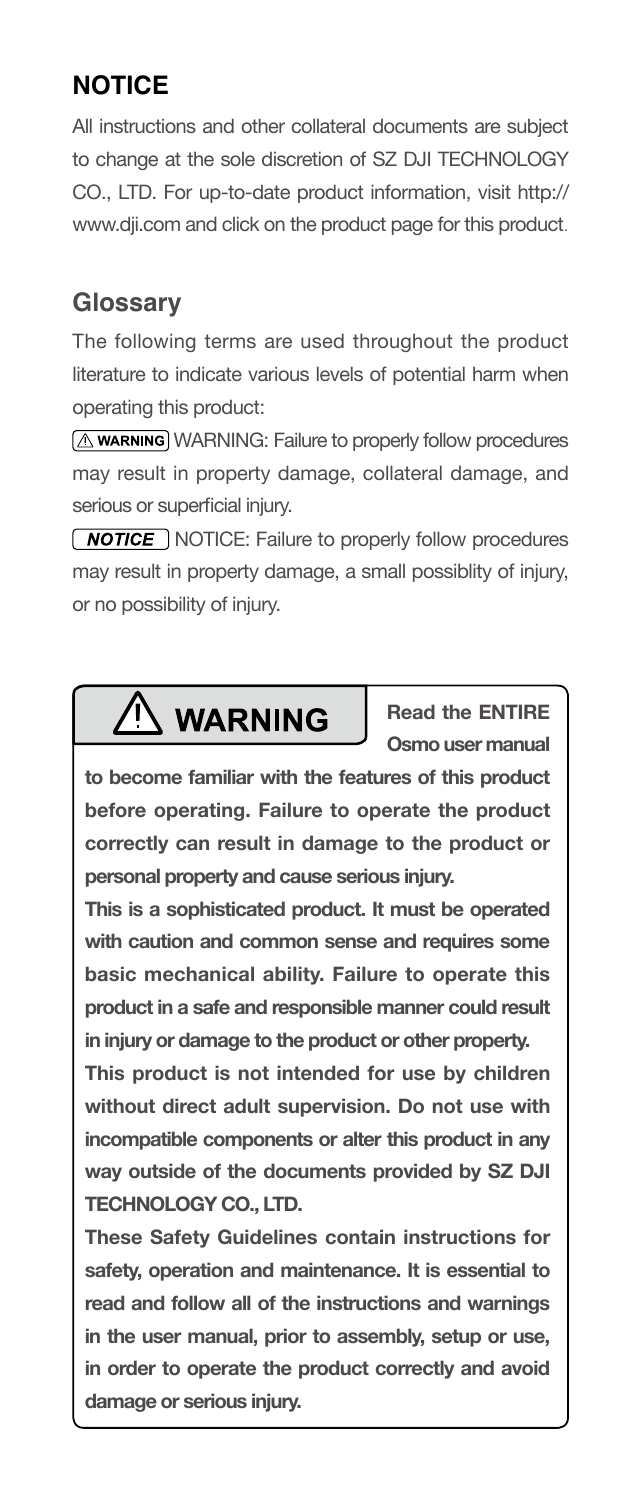# $\overline{\wedge}$  WARNING

**To avoid fire, serious injury, and property damage, observe the following safety guidelines when using, charging, or storing your batteries.**

## **Battery Use**

- **1. DO NOT allow the batteries to come into contact with any kind of liquid. DO NOT leave batteries out in the rain or near a source of moisture. DO NOT drop the battery into water. If the inside of the battery comes into contact with water, chemical decomposition may occur, potentially resulting in the battery catching on fire, and may even lead to an explosion.**
- **2. If the battery falls into water by accident, put it in a safe and open area immediately. Maintain a safe distance from the battery until it is completely dry. Never use the battery again, and dispose of the battery properly as described in the Battery Disposal section below.**
- **3. Put out any battery fire using water, sand, fire blanket or a dry powder fire extinguisher.**
- **4. Never use non-DJI batteries. Go to www.dji.com to purchase new batteries. DJI takes no responsibility for any damage caused by non-DJI batteries.**
- **5. Never use or charge swollen, leaky, or damaged batteries. If your batteries are abnormal, contact DJI or a DJI authorized dealer for further assistance.**
- **6. The battery should be used in temperatures from -10℃ to 50℃. Use of the battery in environments above 50℃ can lead to a fire or explosion. Use of battery below -10℃ can lead to permanent damage.**
- **7. DO NOT use the battery in strong electrostatic or electromagnetic environments. Otherwise, the battery control board may malfunction.**
- **8. Never disassemble or pierce the battery in any way or the battery may leak, catch fire, or explode.**
- **9. DO NOT drop or strike batteries. DO NOT place heavy objects on the batteries or charger.**
- **10. Electrolytes in the battery are highly corrosive. If**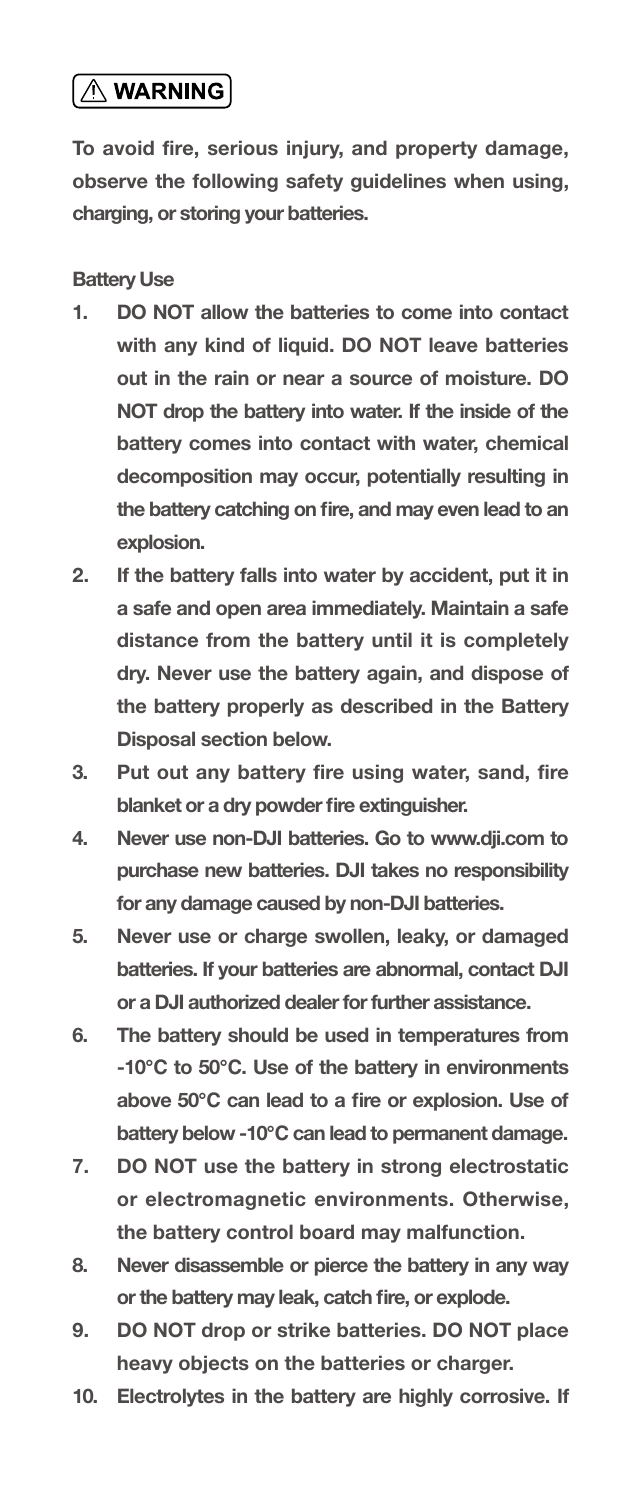**any electrolytes make contact with your skin or eyes, immediately wash the affected area with fresh running water for at least 15 minutes, and then see a doctor immediately.**

- **11. DO NOT use the battery if it received impact from a fall or other accidents.**
- **12. DO NOT heat batteries. DO NOT put batteries in a microwave oven or in a pressurized container.**
- **13. DO NOT place loose battery cells on any conductive surface, such as a metal table.**
- **14. DO NOT manually short-circuit the battery.**
- **15. Clean battery terminals with a clean, dry cloth.**

## **Battery Charging**

- **1. DO NOT attach the batteries to wall outlets or car charger sockets directly, and always use a DJI approved adapter. DJI takes no responsibility if the battery is charged using a non-DJI charger.**
- **2. Never leave the battery unattended during charging. DO NOT charge the battery near flammable materials or on flammable surfaces such as carpet or wood.**
- **3. DO NOT charge the battery immediately after use, because the battery temperature may be too high. DO NOT charge the battery until it cools down to near room temperature. Charging the battery outside of the temperature range of 15℃-40℃ may lead to leakage, overheating, or battery damage.**
- **4. Disconnect the charger when not in use. Examine the charger regularly for damage to the cord, plug, enclosure, or other parts. DO NOT clean the charger with denatured alcohol or other flammable solvents. Never use a damaged charger.**

# **Battery Storage**

- **1. Keep batteries out of the reach of children and pets.**
- **2. DO NOT leave the battery near heat sources such as a furnace or heater. DO NOT leave the batteries inside of a vehicle on hot days. The ideal storage temperature is 22℃-28℃.**
- **3. Always keep the battery in a dry place.**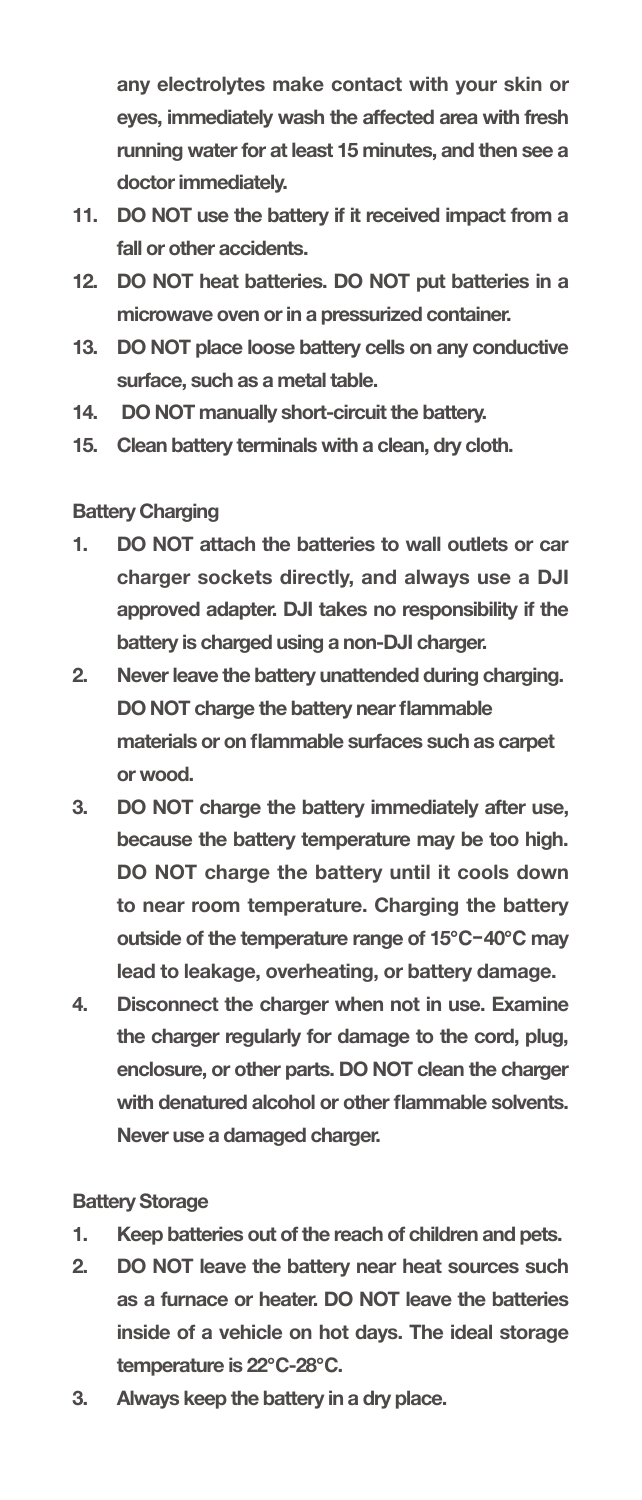**4. DO NOT store the battery fully discharged for long periods of time, otherwise it will over discharge and lead to permanent damage.** 

## **Battery Maintenance**

- **1. Never use the battery when the temperature is too high or too low.**
- **2. Never store the battery in environments with a temperature higher than 60℃.**

# **Travel Notice**

- **1. Before carrying the Intelligent Battery on an airline flight, it must first be fully discharged. Only discharge the battery in a fireproof location. Store Intelligent Batteries in a ventilated location.**
- **2. Keep the battery away from metal objects such as glasses, watches, jewelry, and hairpins.**
- **3. Never transport a damaged battery or a battery with power level higher than 50%.**

## **Battery Disposal**

**Dispose of the battery in specific recycling boxes only after a complete discharge. DO NOT place the battery in regular trash containers. Strictly follow your local regulations regarding the disposal and recycling of batteries.**

# **NOTICE**

# **Battery Use**

Make sure the batteries are fully charged before using.

# **Battery Charging**

The Intelligent Battery is designed to stop charging when it is full. However, it is a good practice to monitor the charging progress and disconnect the batteries when fully charged.

# **Battery Storage**

- 1. Discharge the battery to 40%-65% if it will NOT be used for 10 days or more. This can greatly extend the battery life.
- 2. The battery will go into hibernation mode, in which it